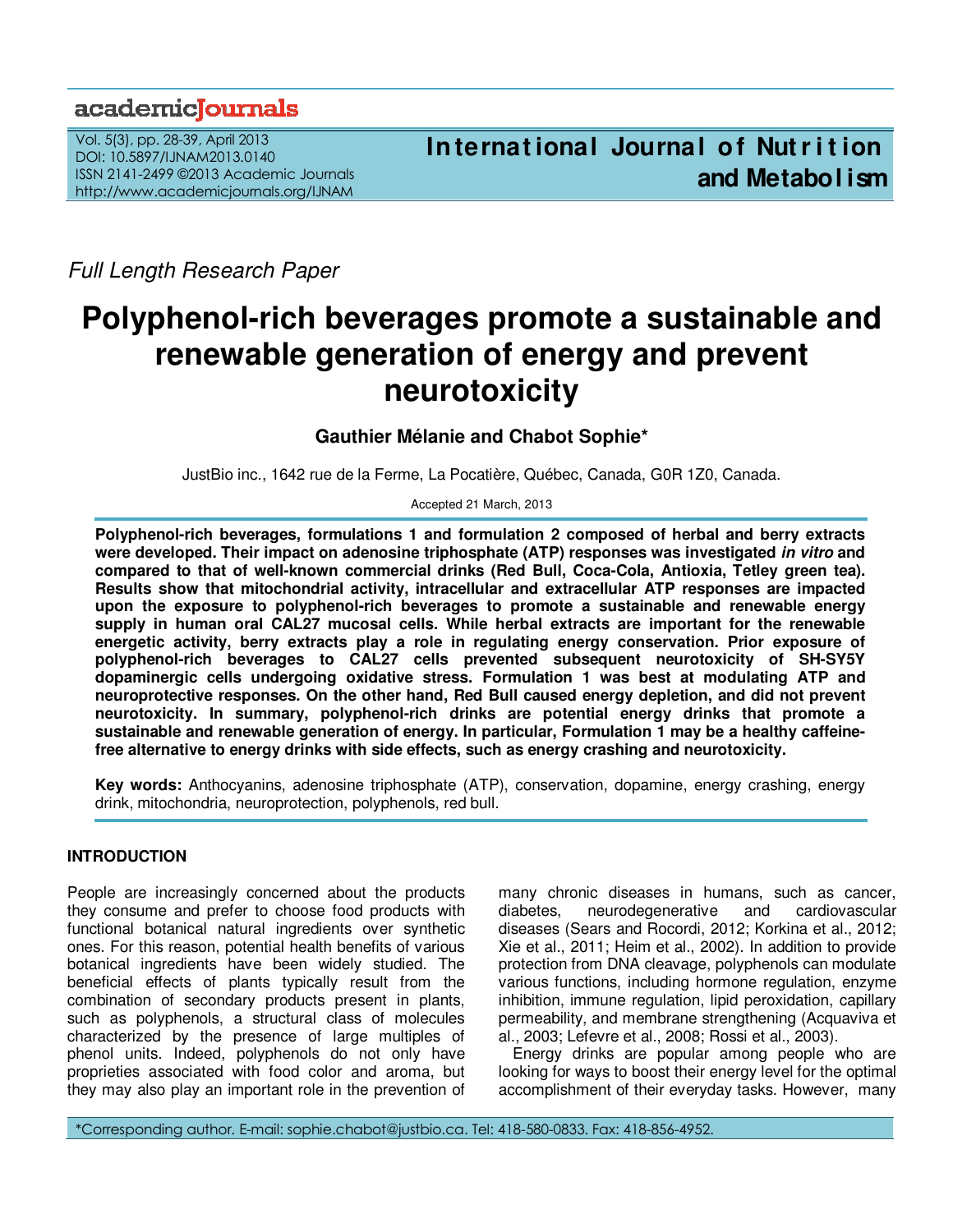health concerns, partly linked to their high levels of caffeine have been reported, including addiction, cardiovascular diseases, impaired cognition and even death. Thus, considerable efforts are undertaken by the food industry to develop healthy energy drinks that are low in caffeine and that are less damaging to consumers.

Novel natural health products that are polyphenol-rich, Formulation 1 (F1) and Formulation 2 (F2), were developed. They were especially designed to serve as adaptogens. In traditional Chinese medicine, the notion of 'adaptogen' has existed for thousands of years, which refers to the ability to regulate the various body functions and increase energy. It was proposed that polyphenols act as adaptogens (Stevenson, 2012). The role of our adaptogenic formulations in energy modulation was investigated to evaluate their potential as energy drinks.

In all forms of life, adenosine triphosphate (ATP), produced in mitochondria, the powerhouse of the cell and most complex cellular organelle is the useable form of chemical energy for the majority of basic metabolic processes (Boyer, 1998). ATP level is a crucial parameter of energy homeostasis, a balanced state ensuring the health and wellness. Levels of ATP are modulated by the diet, which directly affects mitochondrial activity. Most ATP produced by cells is generated from the oxidative phosphorylation process using simple and complex sugars or lipids as a source of energy. Smaller amounts of ATP are generated from the reaction of glycolysis in the cytosol of the cell. Cells stabilize their energetic potential by adjusting the rate of ATP synthesis to the state of energy demand (Fitz, 2007). Optimal metabolic functions can be achieved by consuming food ingredients having the ability to boost ATP responses.

While intracellular ATP (ATPi) is the main energy source required for most intracellular reactions, extracellular ATP (ATPe) released by cells can act as a signaling molecule and influence numerous biological processes, including platelet aggregation, vascular tone, neurotransmission (peripheral and central), cardiac function, muscle contraction, pain and immune responses, male reproduction, fertilization and embryonic development (Gordon, 1986; Volonte et al., 2003; Burnstock, 2006; Le Feuvre et al., 2002; Ostrom et al., 2000). ATPe has dramatic cytotoxic properties and may be involved in P2X7-mediated neurodegeneration (Le Feuvre et al., 2002). Furthermore, ATPe can excite gustatory primary afferent fibers and adjacent cells in taste buds (Huang et al., 2009) known to be innervated by gustatory afferent fibers projecting into the brain, especially the mesolimbic dopaminergic system (MLDS) involved in reinforcement, reward and motivation, in addition to its other functions in motor, mood, stress and addiction.

Dopamine (DA) is the principal neurotransmitter responsible for MLDS activity. Therefore, ATPe may

affect the dopaminergic system and should be explored to prevent addiction. In this study, the ability of various beverages, including F1 and F2, to modulate ATP responses in human oral mucosal cells to promote energy homeostasis was investigated. Results show that polyphenols-rich beverages, especially F1, cause a sustained and renewable energy lift in oral epithelial cells, and prevent neurotoxicity of dopaminergic cells.

## **MATERIAL AND METHODS**

#### **Reagents**

F1 and F2 are natural health products sold under JustBio's trademarks that were developed in our laboratory. F1 helps relieve nervousness due to mental stress, and F2 helps maintain cardiovascular functions. Concentrated shots of F1 and F2 can be diluted into water to be consumed as functional beverages. Table 1 describes the ingredients of the beverages used in this study. Herbal extracts were generated from dried herbs purchased from La Clef des Champs (Val-David, Quebec). Berry concentrates used in F1 and F2 (blueberry: 65 Brix, cranberry: 50 Brix, and apple: 70 Brix) were purchased from Fruit d'Or (Villeroy, Quebec) and Vergers Paul Jodoin Inc. (Saint-Jean-Baptiste, Québec).

## **Cell cultures**

The human oral cancer cell line CAL27 was purchased from the American Type Culture Collection (ATCC CRL-2095, Massachusetts US). Cells were cultured in Dulbecco's modified eagle medium (DMEM) high-glucose 4.5 g/L culture medium supplemented with 2 mM of L-glutamine, 1 mM of sodium pyruvate, 10% (v/v) fetal bovine serum and 100 µg/ml Penicillin/streptomycin. All cultures reagents were purchased from Thermo scientific Hyclone, Ottawa, Ontario, Canada. CAL27 cells were plated 24 to 48 h prior to the assay in 96 well plates at a density of 20,000 to 30,000 cells per well. SH-SY5Y, human neuroblastoma exhibiting moderate levels of dopamine beta hydroxylase activity (ATCC CRL-2266) were grown in Eagle's minimal essential medium (EMEM)/F12 culture medium containing 10% (v/v) fetal bovine serum. To determine the impact of mucosal treatments on dopaminergic submucosal cells, CAL27 cells were first treated with various beverages for 24 h and their conditioned media was then transferred onto SH-SY5Y cells which were seeded in 96-well plates.

#### **Polyphenols and anthocyanins levels**

Polyphenols levels present in the beverages studied were measured by spectrophotometry using an adaptation of a protocol already described by Grubesic et al. (2005). Extraction for the total amount of polyphenols was performed by adding 50% Folin (Sigma-Aldrich) reagent and 20% sodium carbonate solution to diluted samples for 1 h. Absorbance was measured at 760 nm using a Synergy Biotek HT reader. Gallic acid (GA) was used as positive control, and results were expressed as mg equivalent GA per 100 ml of samples. Anthocyanin levels were measured by a differentialpH spectrophotometric method. An aliquot of each sample were mixed with pH 1.0 buffer prepared by dissolving KCl into a 0.2 N HCl solution. At pH 1.0, anthocyanins exist in the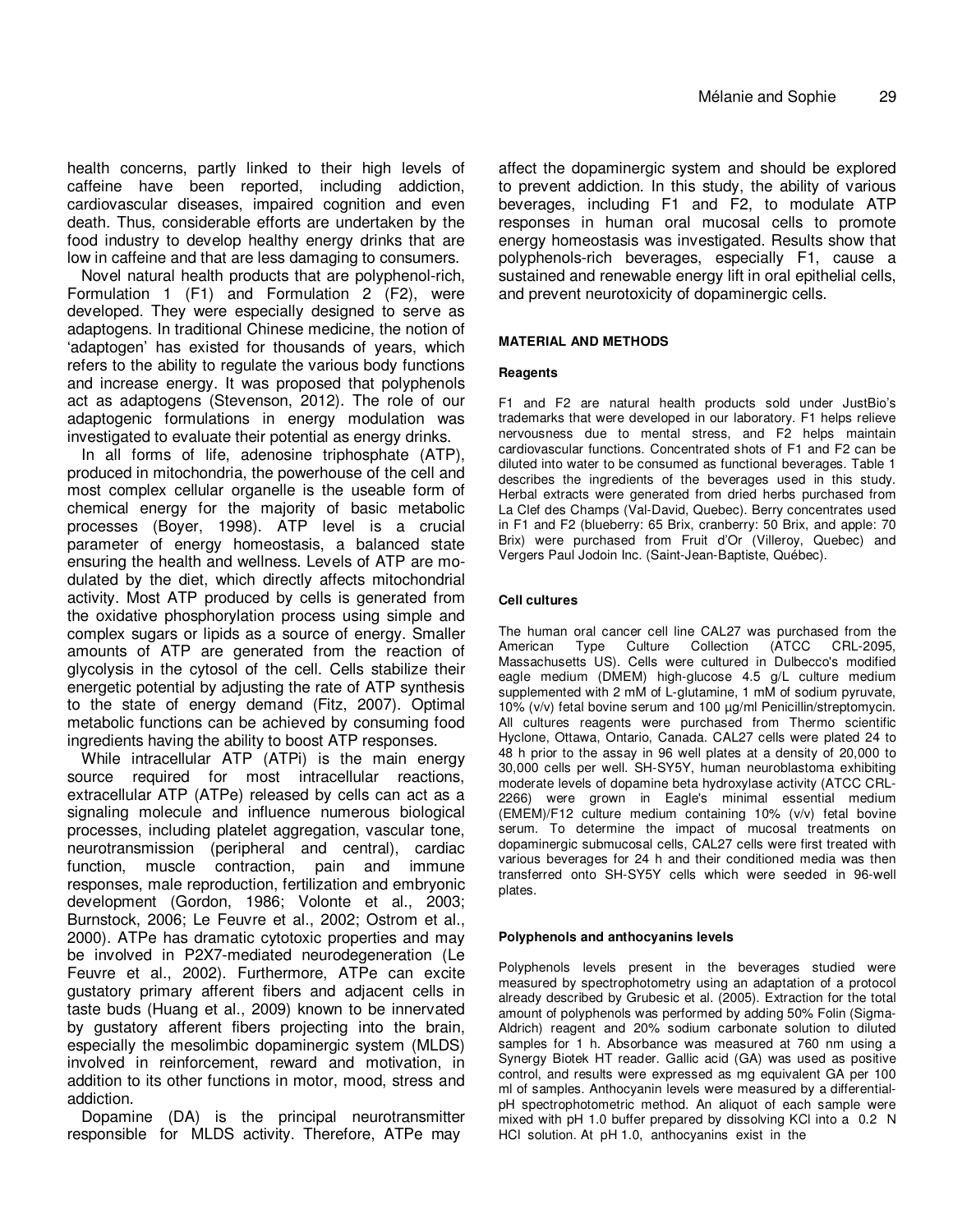#### **Table 1.** Ready–to-drink beverages used and their ingredients.

| <b>Beverage</b>       | <b>Ingredient</b>                                                                                                                                                                                                                                         |
|-----------------------|-----------------------------------------------------------------------------------------------------------------------------------------------------------------------------------------------------------------------------------------------------------|
| Formulation 1         | Lemon balm (Melissa officinalis L.), Skullcap (Scutellaria lateriflora L.), maple syrup, blueberry concentrate,<br>cranberry concentrate, and natural aroma                                                                                               |
| Formulation 2         | Hawthorn (Crataegus oxyacantha L.), Skullcap (Scutellaria lateriflora L.), maple syrup, cranberry concentrate, apple<br>concentrate, and natural aroma                                                                                                    |
| Red Bull              | Taurine, glucuronolactone, caffeine, niacin (niacinamide), pantothenic acid (calcium d-pantothenate), vitamine B6<br>(pyridoxine HCI), riboflavine, vitamine B12 (cyanocobalamine), sucrose, glucose, citric acid, inositol, and natural<br>aroma caramel |
| Coca-Cola<br>original | Glucose-fructose, Coca-Cola mix, caramel color, phosphoric acid, natural flavor, and caffeine                                                                                                                                                             |
| Antioxia              | Fruit juice from concentrates (grape, apple, pomegranate, cranberry, blueberry, lemon, elderberry, blackberry),<br>natural flavor, and ascorbic acid (Vitamin C)                                                                                          |
| Tetley green<br>tea   | Green tea (from real brewed green tea concentrate), raw sugar cane, pomegranate juice from concentrate, natural<br>flavor, citric acid, ascorbic acid (vitamin C), and sodium citrate                                                                     |

colored oxonium or flavylium form. Absorbace at 510 nm was measured. Samples were mixed also with pH 4.5 buffer prepared by dissolving sodium acetate in deionized water and by adjusting the pH to 4.5 with HCl. At pH 4.5, anthocyanins are predominantly in the colorless carbinol form. Absorbance at 510 nm was also measured at pH 4.5. The difference in absorbance was proportional to the anthocyanin content. Anthoncyanin analyses were carried out by TransBIOTech (Lévis, Canada).

#### **Mitochondrial activity**

CAL27 were seeded at a density of 20,000 to 30,000 cells per well in 96-well tissue culture plates. Colorimetric 3-(4,5-dimethylthiazol-2-yl)-2,5-diphenyl tetrazolium bromide (MTT) was dissolved in Hyclone, balanced salt solution, with calcium and magnesium, without phenol red (HBSS) buffer to obtain a final concentration of 0.5 mg/ml per well. Cell plates were incubated for 2 h at 37°C. Conditioned medium was then removed, and acid-isopropanol (0.04 N HCl in isopropanol) was added to all wells. Plates were read at 530 nm/630 nm in a Synergy Biotek HT reader. The amount of dark blue crystals determined by spectrophotometry serves as an estimate for the number of mitochondria and hence the number of living cells in the test sample. This method is an adaptation of a previously described assay (Mosmann, 1983).

#### **ATP responses**

CAL27 were seeded at a density of 30,000 cells per well in 96-well tissue culture plates and were incubated in humidified incubator at 37°C for 2 days to allow cell attachment and stable cell growth. After two days of incubation, culture medium was aspirated and the cells were washed and incubated with Hank's buffered salt solution (HBSS) for 20 min. After HBSS incubation, cells were exposed to a first dose of beverages (diluted 1 in 24) for a period of 3 min. After 3 min, successive doses of beverages (diluted 1 in 6) were added for

a total of 5 doses and a volume of 100 µl in each well. CAL27 cells were incubated for 25 min. After incubation, the supernatant was aspirated and placed in a second 96-well plate for measurement of ATPe. HBSS was added to each well of the first plate and was frozen at -80°C for cell lysis. Cell lysates were obtained through a freeze-thaw cycle. Levels of ATPi and ATPe were measured using the ATP determination kit from Molecular Probes purchased from Invitrogen (Life Technologies Inc., Burlington, Ontario). Levels were detected by luminescence at 560 nm with a Synergy HT Biotek reader.

#### **ROS production**

Cellular levels of reactive oxygen species (ROS) were obtained by measuring the oxidation of 5-(and6)-chlromethyl-20,70 dichlorodihydrofluresceindiacetate (CM-H2DCFDA; Invitrogen), a cell-permeant indicator. SH-SY5Y were seeded in 96-well plates at a cell density of 20,000 cells per well. Cells were treated for 1 h with 5 µM CM-H2DCFDA dissolved in HBSS. After removing the CM-H<sub>2</sub>DCFDA solution, cells were treated with samples prepared with ROS buffer (HBSS containing 2% FBS). After 30 min of exposure with samples, a first reading was taken using the Synergy HT Biotek plate reader. Various concentrations of 2,2'- Azobisisobutyramidinium chloride (AAPH) (40, 16, and 6.4 mM) were added. Plates were read at 485 nm/530 nm every 30 min for 2 h. The fluorescence intensity is an indicator of  $H_2O_2$  intracellular level, so values were expressed in Relative fluorescence unit (RFU).

#### **Salivary DA**

Saliva samples were collected from 7 healthy individuals (men and women) who do not smoke, have no addictions, normal weight, exercise at least 2 to 3 times a week. Volunteers were given 20 mlsize samples to drink on separate days. Before swallowing,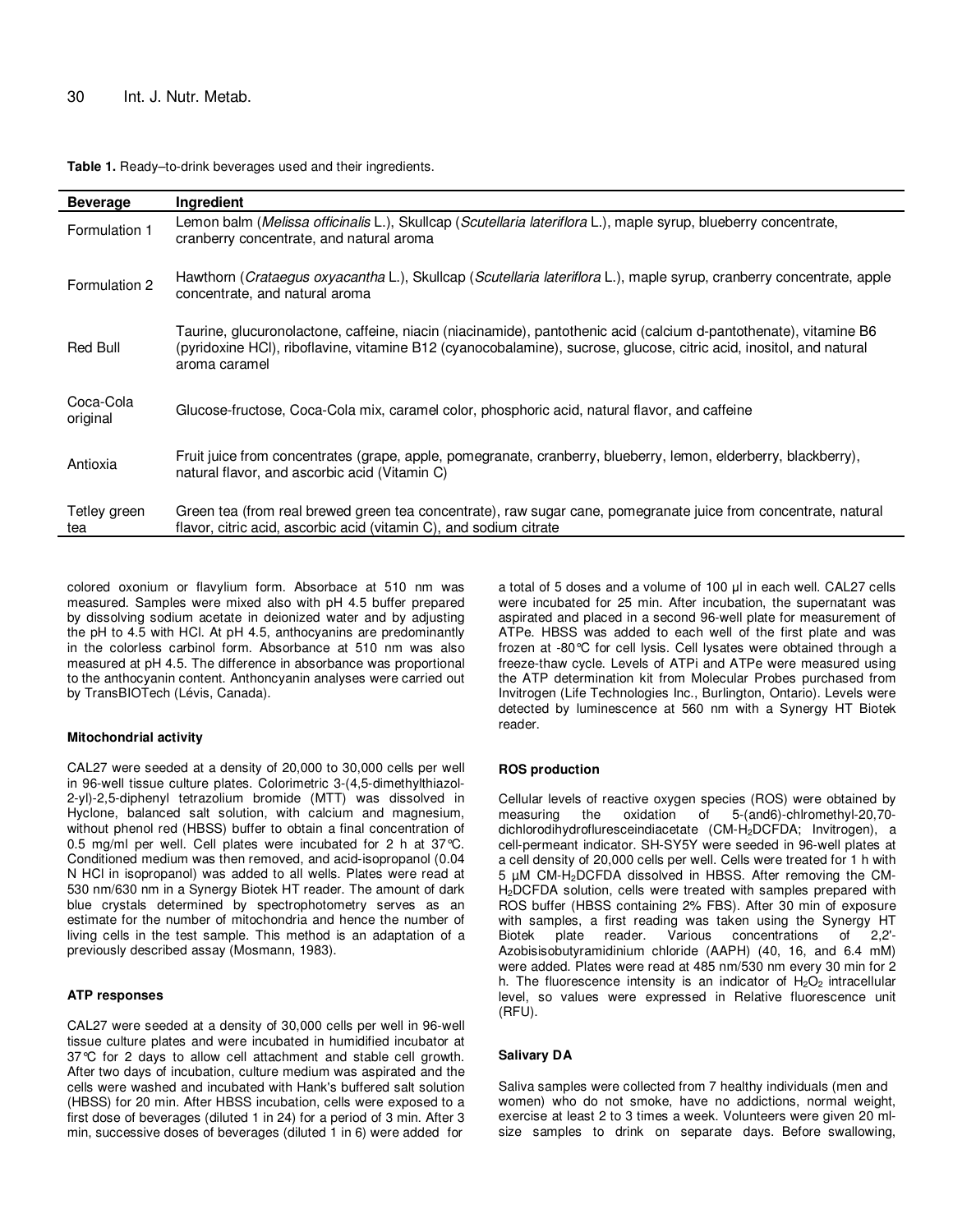

**Figure 1.** Polyphenol and anthocyanin levels in beverages studied. A. Polyphenol levels in formulations studied. Values are expressed as mean mg/dose +/- SEM of n=6. Gallic acid was used to make the standard curve. B. Anthocyanin levels in formulations studied. Values are expressed as mean mg/dose.

samples were kept in the mouth for at least 15 to 20 s, after which saliva was collected over the next 5 min. Saliva samples were frozen immediately. Levels of human DA from human saliva were measured using an Enzyme-linked immunosorbent assay (ELISA) kit (Genway, CA, USA).

#### **Statistical analyses**

Statistical analysis was performed using GRAPH PRISM software. Experiments were done in triplicate. All data are presented as mean ± standard error of mean (SEM). Statistical analyses were done using a Dunnett's multiple comparison one-way analysis of variance (ANOVA) test to compare multiple experimental groups, and using an unpaired *t*-test for results shown in the upper row of Figure 2. Results were considered significant when  $p \leq 0.05$ , \*\*p  $\leq 0.01$  or \*\*\*p ≤ 0.001.

## **RESULTS**

## **F1 and F2 are rich in polyphenols**

As a result of polyphenols being potential functional molecules, levels of polyphenol of F1 and F2 for one

dose were measured and their levels were compared to other beverages. Figure 1A shows that F1 (381 mg/dose) contained the highest levels of polyphenols, followed by Antioxia (258 mg/dose), a wild-berry juice already known to be polyphenol-rich and F2 (180 mg/dose). Tetley green tea (90 mg/dose) had low levels of polyphenols whereas Red Bull and Coca-Cola contained no detectable levels of polyphenols. Anthocyanins levels were detected in F1 and F2. The amounts of anthocyanins per dose present in various beverages are shown in Figure 1B. F1 and Antioxia had the highest levels of anthocyanins with 17 and 19 mg/dose, respectively. F2 had very low but detectable levels of anthocyanins, whereas Red Bull, Coca-Cola, and Tetley green tea did not contain anthocyanins.

#### **Polyphenol-rich beverages regulate ATP responses**

The ability to maintain a rate of ATP production in the intracellular environment is a crucial parameter of cellular homeostasis and the cell viability. We tested the capacity of various beverages to generate ATPi in oral human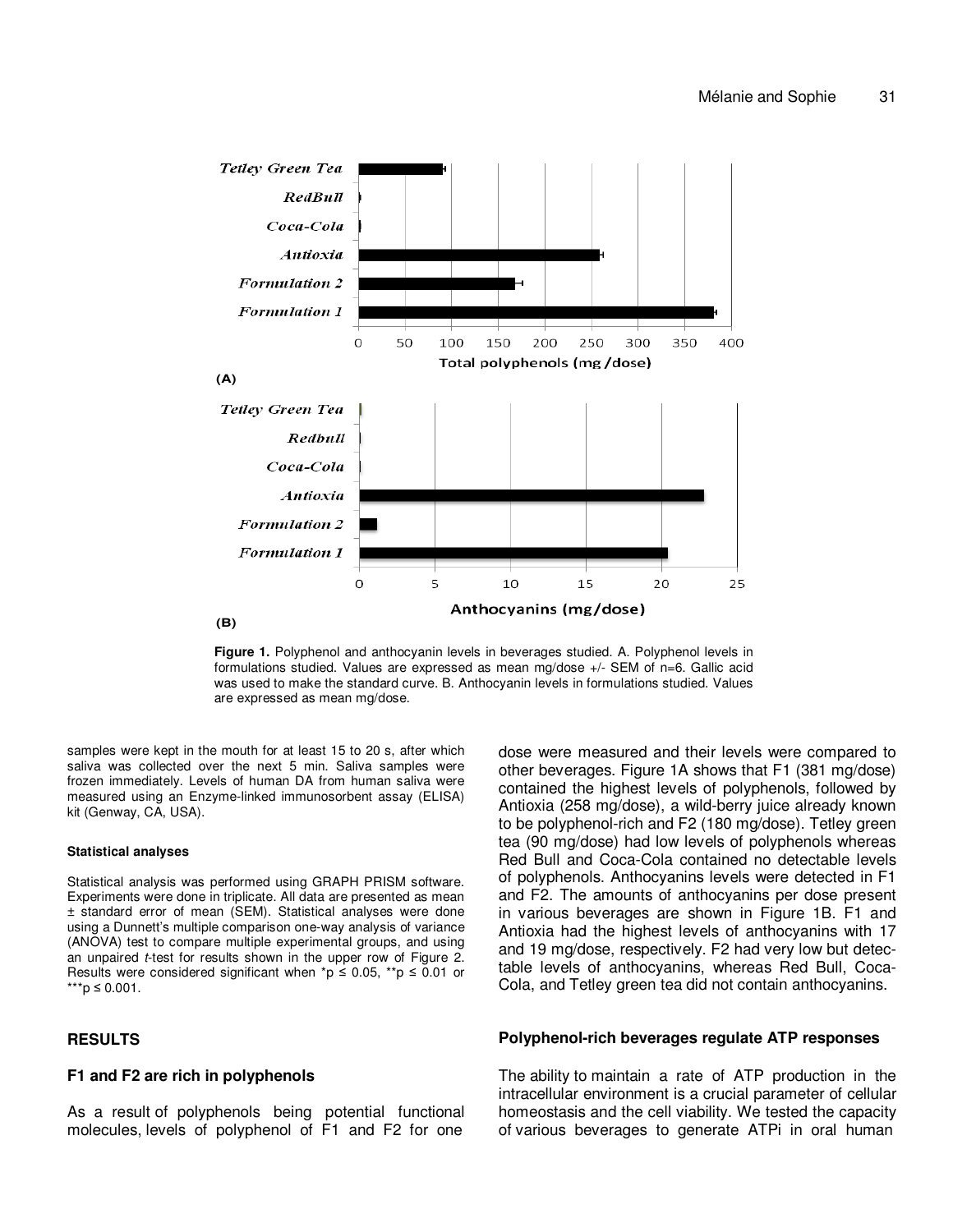

**Figure 2.** Effects of various beverages on ATP responses in CAL27 oral mucosal cells. Impact of beverages on ATPi (upper row) of CAL27 cells exposed up to 5 times to various beverages is shown. Data from three separate experiments (n = 3) are expressed as percent of HBSS-treated control cells. Values were normalized to control levels (100%), are expressed as mean of normalized ATP levels ± SEM. Paired t-test were performed to determine the level of significance as shown by \*p ≤ 0.05. The middle row shows levels of ATPe obtained following exposures to beverages. Values of three separate experiments  $(n = 3)$  were normalized to control levels, and are expressed as mean  $\pm$  SEM of normalized ATP levels produced. In the bottom row, ATPi/ATPe ratios were calculated to show the impact of various beverages on the overall energetic potential of CAL27 cells. Results in middle and bottom row were significantly different from control as shown by \*p ≤ 0.05, \*\*p ≤ 0.01 or \*\*\*p ≤ 0.001.

CAL27. ATPi levels were normalized to control, and values are expressed as percentage of control. Figure 3 shows in the upper line that ATPi levels of CAL27 were significantly enhanced by F1 after a second exposure and this increase was sustained, suggesting that F1 induces sustainable ATPi production. Coca-Cola significantly enhanced intracellular ATP after two exposures, but this response was not sustained. F2, Antioxia, and Tetley green tea did not significantly modulate ATPi levels. ATPi levels were strongly reduced by five exposures of Red Bull, indicating that it is an inhibitor of ATP production.

ATPe levels were measured from the conditioned culture media collected, following exposure to beverages tested. ATPe levels were normalized to control and values are expressed as percentage of control. Results in Figure 2 show in the middle row that F1 and Antioxia, the beverages containing the highest concentrations of

polyphenols and anthocyanins, inhibited ATP secretion of CAL27 upon their first exposure to the beverages. This inhibition was dose-dependent and was maintained after 5 exposures. Blocking ATP secretion may be important in energy conservation. F2, as well as Coca-Cola and Tetley green tea, inhibited ATP secretion from CAL27 cells in a dose-dependent manner, suggesting that these beverages may also play a role in energy conservation. In contrast, Red Bull enhanced ATPe levels in a dosedependent manner, and the increase was significant after four exposures, indicating that Red Bull induces ATP secretion from CAL27 cells, draining cells from ATPi required for intracellular reactions.

To measure the overall energetic potential, ATPi levels were divided by ATPe levels to obtain ATPi/ATPe ratios. Figure 2 shows in the bottom row that F1 and Antioxia, both polyphenol-rich beverages, are best at promoting the energetic potential of mucosal cells, causing a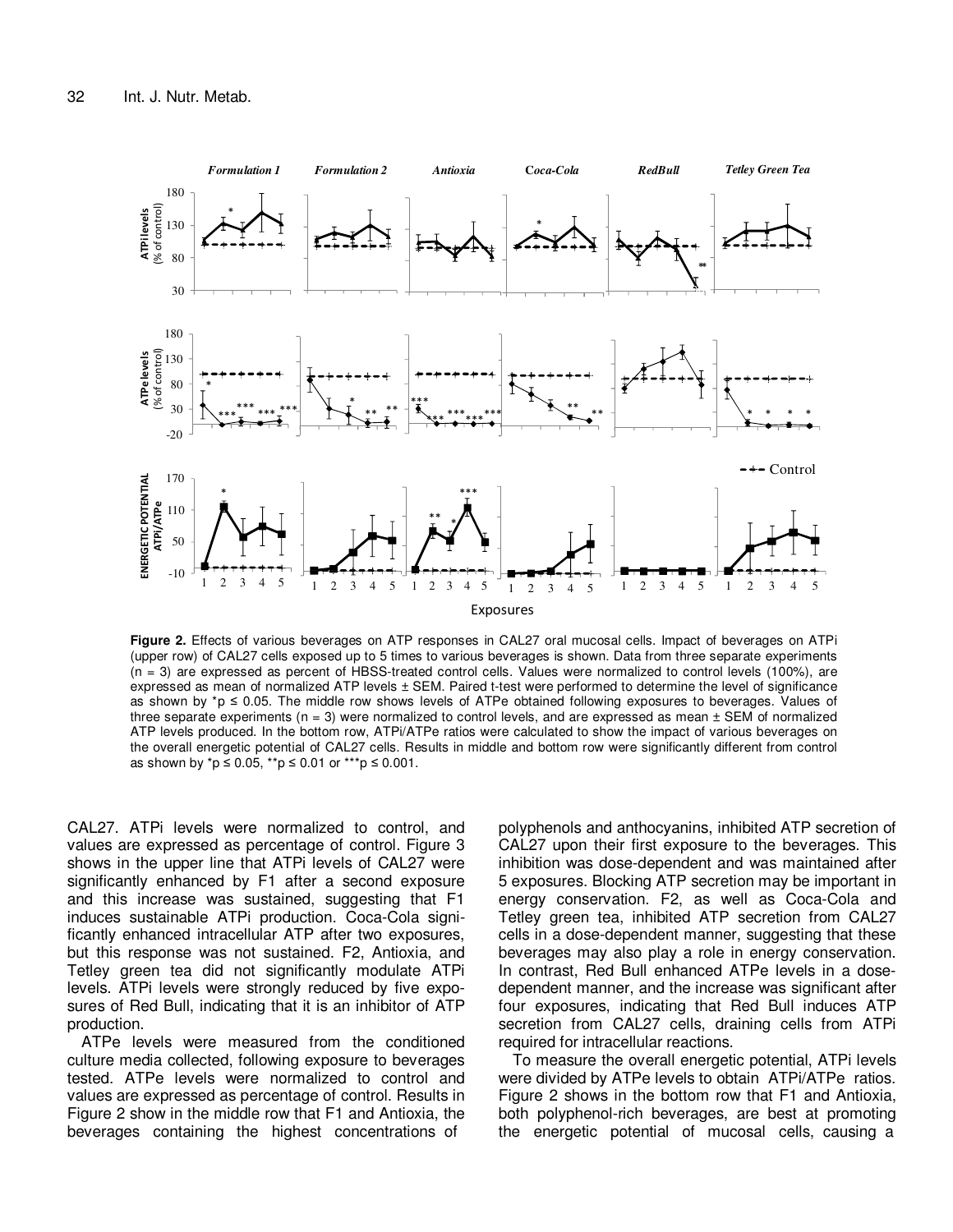

**Figure 3.** Blueberry of F1 inhibits ATP secretion. (A) The impact of the individual ingredients of F1 on ATP secretion of Cal27 cells was compared to that of F1 itself. (B) Ingredients of F2 were exposed to CAL27 to measure ATP secretion. Ingredients act in synergy to inhibit ATP secretion. ATPe levels were normalized to untreated Values are expressed as mean  $\pm$  SEM of  $n = 2$ . Results were significantly different from control as shown by  $*$ <sup>\*</sup>p  $\leq$  0.01.

significant and sustainable energy lift. After 4 exposures, F2 and Tetley green tea were comparable at enhancing the energetic potential of mucosal cells. By inducing ATP secretion and blocking ATP production, Red Bull clearly prevented cells from boosting their energetic potential, suggesting that this beverage cannot be a sustainable solution for long-term energy needs. Finally, Coca-Cola also slightly enhanced the energetic potential of mucosal cells, but only after their fifth exposure. In summary, Figure 2 demonstrates that polyphenol-rich beverages could be sustainable energy boosters.

#### **Blueberries promote energy conservation**

The effect of individual ingredients of F1 on ATP secretion was investigated. Figure 3A shows that the blueberry concentrate inhibits ATP secretion as much as the whole beverage (F1) when compared to control (equal to 100%), suggesting that blueberry is responsible for the ATP secretion inhibition of F1. Because F1 contains the highest concentration of anthocyanins, this data suggests that anthocyanins from blueberries may play an important role in energy conservation. Results obtained with ingredients of F2 (Figure 3B) demonstrate that the combination of the different ingredients is required for the ATP secretion inhibition by F2. Despite the presence of low anthocyanin levels in F2, probably due to the cranberry concentrate, the cranberry concentrate was not enough to inhibit ATP secretion. In contrast to blueberry, cranberry is not a potent inhibitor of ATP secretion.

## **F1 is best at inducing a sustainable energy lift in stressed cells**

In CAL27 cells treated with 40 mM of AAPH, Figure 4A shows that F1 and F2 significantly enhanced mitochondrial activity of stressed cells after one exposure only, and this impact was sustained up to three exposures. Antioxia and Coca-Cola also enhanced mitochondrial activity after one exposure, but this was not sustained after subsequent exposures (Figure 4A). Tetley green tea increased mitochondrial activity only after the third application of the beverage, suggesting that it acts more slowly than F1 and F2, or that a higher dose of this drink is required to enhance mitochondrial activity in cells undergoing oxidative stress. In contrast, Red Bull inhibited mitochondria activity of stressed CAL27 cells in a dose-dependent manner. Since MTT value is also measure of cell viability (Mosmann, 1983). this result suggests that Red Bull causes mucosal toxicity by reducing cell viability of stressed CAL27 cells. To determine the effect of oxidative stress on the energetic potential of CAL27, ATPi/ATPe from non-treated cells was subtracted from that of AAPH-treated cells to obtain the net energetic potential of cells. Data shown in Figure 4B indicates that F1 is best at inducing an energy lift in stressed cells after 5 exposure, followed by Tetley green tea and F2. In contrast to what was observed in normal cells (Figure 2B), Antioxia had much lower impact than F1 on the energetic potential of stressed cells (Figure 4B). Red Bull and Coca-Cola had little or no impact on the sustained energetic potential of stressed cells.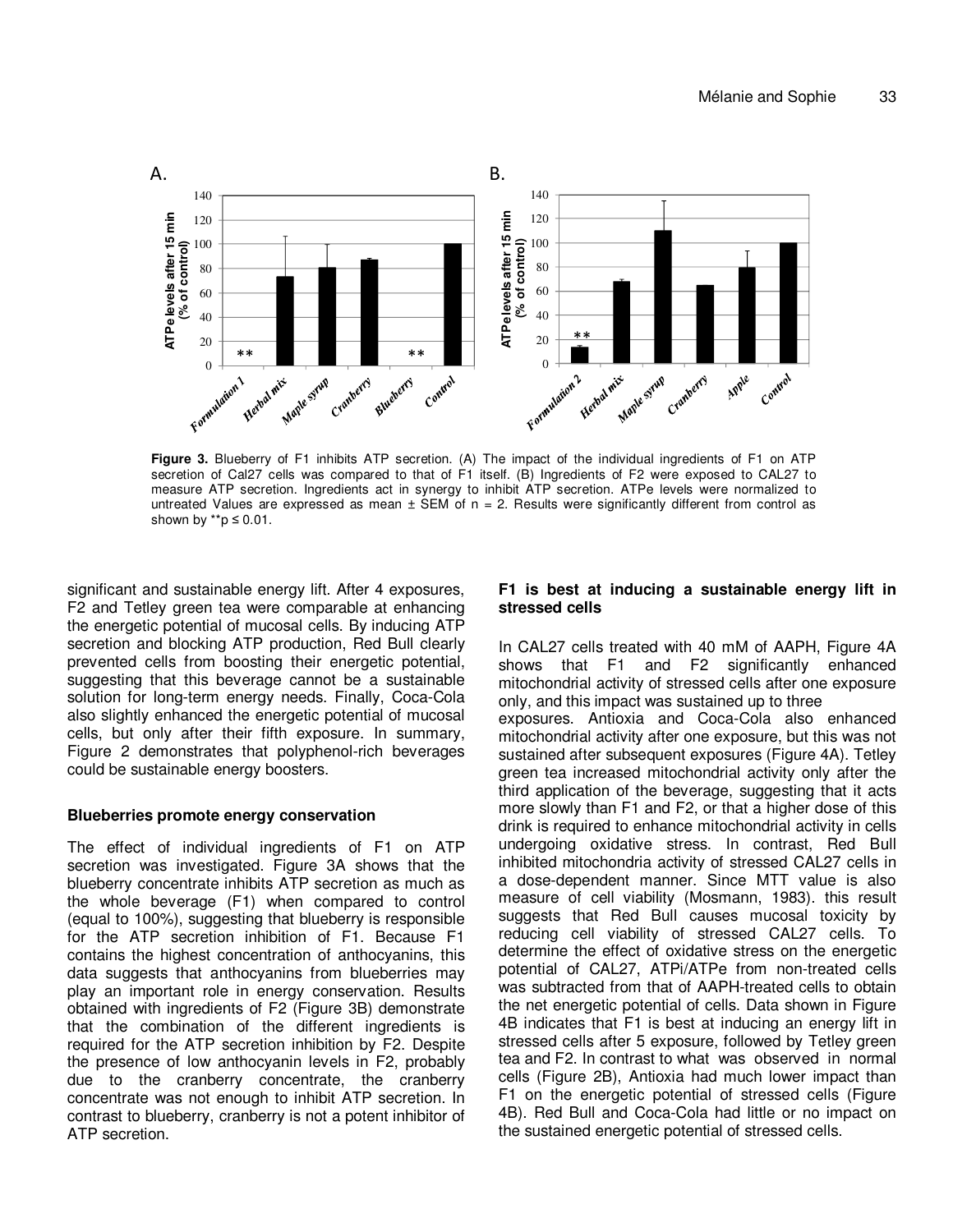

**Figure 4.** F1 is best at inducing an energy lift in cells undergoing oxidative stress. (A) The impact of various beverages on mitochondria activity of cells treated with 40 mM AAPH was determined. MTT results were normalized to control levels. Values are expressed as mean  $+/-$  SEM of  $n = 3$ . Results were significantly different from control as shown by \*p  $\leq$  0.05, or \*\*p  $\leq$  0.01. (B) The net energetic potential was obtained by subtracting the energetic potential of healthy cells (without AAPH treatment) to that of stressed cells (treated with 40 mM AAPH) after 5 exposures. Data was normalized to control, and values are expressed as differences of mean values for  $n = 3$ .

## **Herbal extracts promote a renewable generation of energy**

To measure the impact on the renewable generation of energy, mitochondrial activity and ATP responses were measured from the same CAL27 cells receiving two treatments of various beverages on two consecutive days. Results were normalized to control levels posttreatment on the second day. F1, F2, Coca-Cola or Tetley green tea had no effect on mitochondrial activity (Figure 5A). However, Antioxia and Red Bull both inhibited mitochondrial activity in a dose-dependent manner (Figure 5A), suggesting their toxic effect in mucosal cells. Polyphenol levels present in beverages do not correlate with the impact on mitochondrial activity since F1 and Antioxia, containing the highest levels of polyphenols (Figure 1), had differential effects on mitochondrial activity (Figure 5A). This data suggest that herbal extracts present in F1 may be responsible for mucosal protection. The impact for the repeated use of beverages on the energetic potential of CAL27 cells was

also determined using ATPi/ATPe ratio. The data clearly shows that Antioxia and Red Bull inhibit the generation of renewable ATP (Figure 5B), whereas F1, F2, Coca-Cola and Tetley green tea enhanced the energetic potential of mucosal cells. Thus, we conclude that the addition of herbal extracts in polyphenol-rich beverages may be required to promote a renewable generation of ATP and to prevent mucosal toxicity.

## **Polyphenol-rich beverages protect dopaminergic cells**

ROS produced from oxidative stress plays an important role in mitochondria-mediated cells death (Orrenius, 2007) Thus, ROS levels can serve as markers of cell toxicity. ROS production of dopaminergic SH-SY5Y neurons treated with 40 mM AAPH was measured after being exposed to conditioned media of CAL27 cells treated with various beverages. Results demonstrate that F1, F2, and Antioxia provided neuroprotection to dopaminergic cells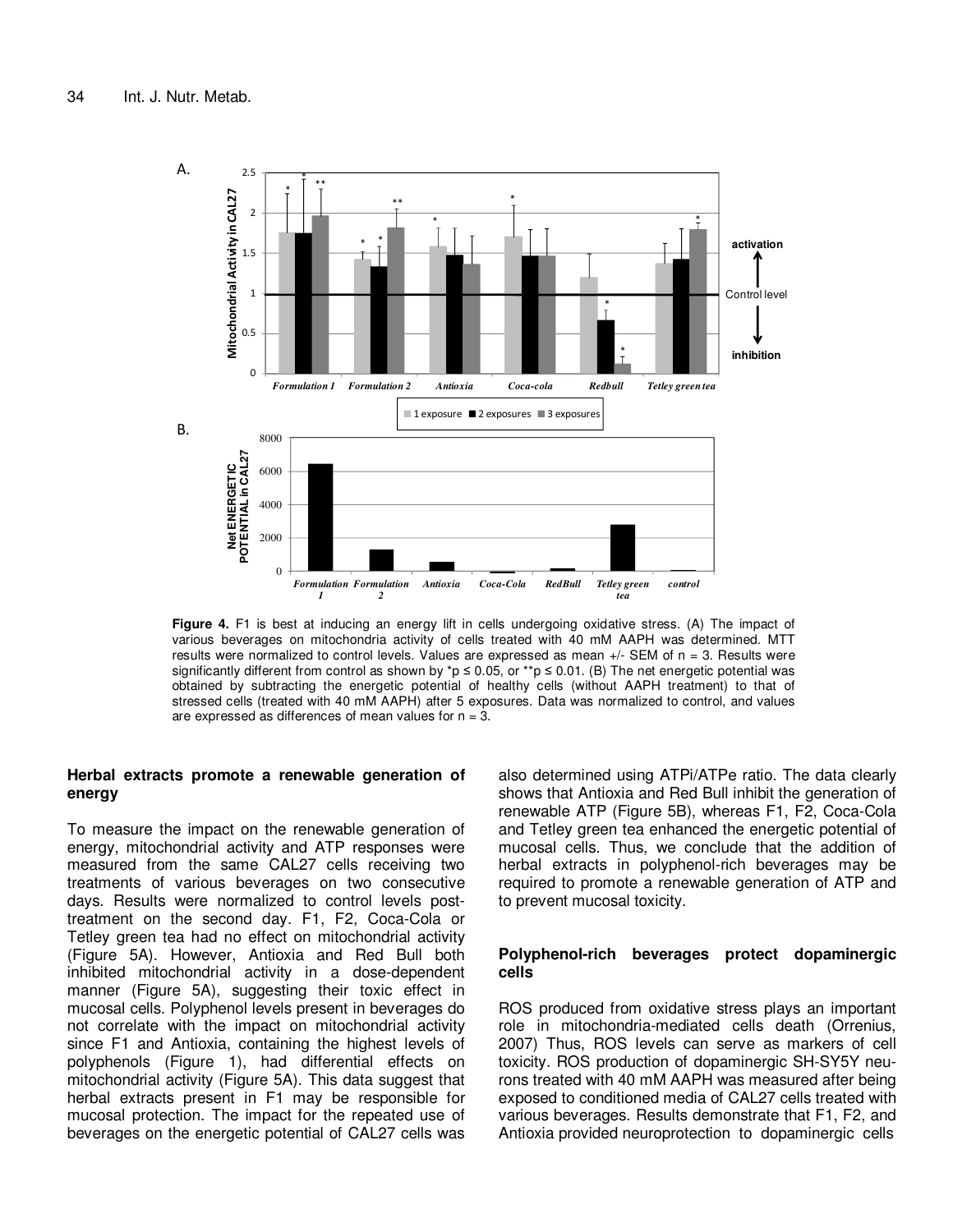

**Figure 5.** The impact of various beverages on renewing energy. MTT results measuring mitochondrial activity from CAL27 cells treated twice on two consecutive days with various beverages were obtained. MTT results were normalized to control levels. MTT results are directly proportional to cell viability. Values are expressed as mean ± SEM of  $n = 3$ . (B) To measure the energetic potential, ATPi/ATPe ratio were obtained on the second day of treatment of CAL27 cells after 5 exposures with various beverages. Values are expressed as mean  $\pm$  SEM of n = 3. In both A and B, results were significantly different from control as shown by \*p  $\leq$  0.05, \*\*p  $\leq$  0.01 or \*\*\*p  $\leq$  0.001.

by inhibiting ROS production, while Coca-Cola and Red Bull did not (Figure 6A). Tetley green tea had a low neuroprotective activity compared to the other polyphenol-rich beverages. To measure the impact of beverages on the human submucosal dopaminergic system, levels of DA were detected in saliva of human subjects five minutes after drinking beverages. Figure 6B show that Red Bull significantly enhanced levels of salivary DA compared to control (water), whereas all other beverages tested did not. This data suggests that, in contrast to Red Bull, polyphenol-rich beverages do not induce an addictive response.

## **DISCUSSION**

We provide evidence for the first time that polyphenols

regulate ATP responses by inducing, through the oral intake of polyphenol-rich beverages, a sustainable energy lift in mucosal cells. Results show that polyphenol-rich can enhance ATP production and block ATP secretion simultaneously. The impact dietary intake of polyphenols on energy regulation has been proposed through a link with the hypothalamic neuropeptide systems (Panickar, 2013). Here, we propose that polyphenols can directly regulate energy regulation by modulating ATP responses. It is possible that the stimulation of ATP production results in the acceleration of ATP synthesis by increasing mitochondrial electron transport and/or decrease ATP consumption (or degradation). The optimization of body functions such as muscle contraction and recovery, mental focus, and maintenance of the immune system require a constant energy supply. Baicalein and baicalin are two major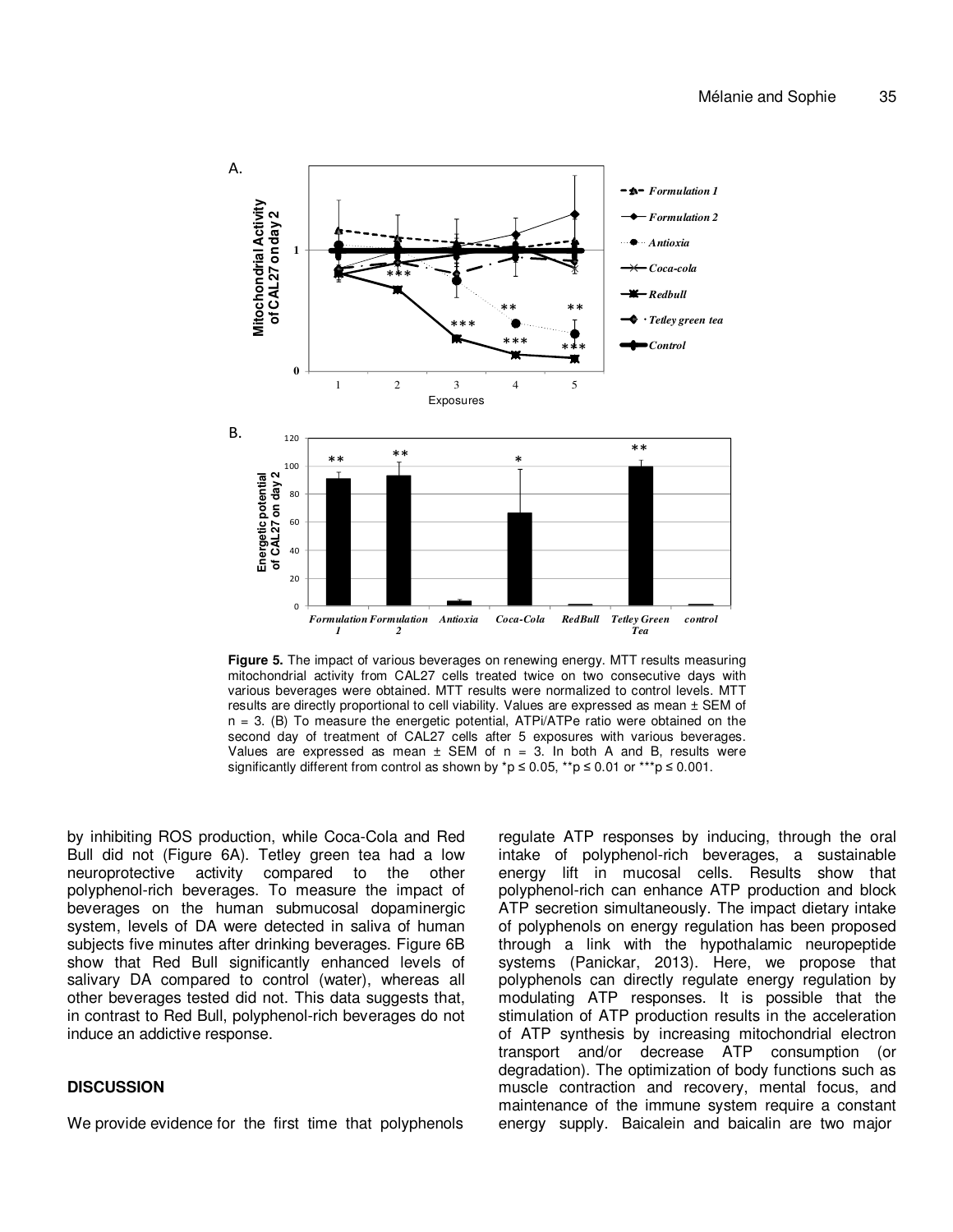

**Figure 6.** Polyphenol-rich beverages protect the dopaminergic system. (A) Human dopaminergic cells were treated with conditioned media from CAL27 cells exposed to various beverages for 24 h. ROS production of SH-SY5Y was induced with 16mM AAPH (n = 1) or without AAPH (n=3) to determine the impact when cells are undergoing oxidative stress. Data show that mucosal exposure of polyphenol-rich beverages (F1, F2, Antioxia) inhibited ROS production in dopaminergic cells that may be present submucosally. (B) Levels of salivary DA detected 5 min after drinking 20 ml of various beverages in healthy human individuals are shown. Values are expressed as mean  $\pm$  SEM of salivary DA ng/ml of at least n = 6. Results were significantly different from control as shown by  $^*p \le 0.05$ .

flavonoids of skullcap (Scutellaria baicalensis Georgi or Scutellaria lateriflora). A study suggests that baicalin or baicalein increases cellular ATP levels of HIT-T15 cells (Li et al., 2012). Thus, skullcap extracts contained in F1 is likely to regulate ATP responses.

To understand the energy potential of F1, it would be also interesting to study ATPi production using other cell types. Wong et al. (2011) investigated the energizing properties of plants used in modern Chinese medicine, using H9c2 cardiomyocytes, and they demonstrated properties of 'Yang-invigorating' herbs to stimulate their mitochondrial activity. Red Bull decreases ATPi after 5 doses (Figure 2), causing cellular energy depletion. Certain factors can cause ATP depletion, including severe oxidative stress (Ahmad et al., 2004). There is also increasing evidence for the physical alteration of the biological membrane as a major factor in the evolution of irreversible injury during ATPi depletion (Florine-Casteel et al., 1991). It has been shown that there is a sequence of specific intracellular events linked to cell death by necrosis (Figure 1) (Golstein and Kroemer, 2006). This sequence includes the first signs of mitochondrial dysfunction such as ROS production by mitochondria and mitochondrial swelling, the decrease in intracellular ATP, loss of  $Ca<sup>2</sup>$  + homeostasis, perinuclear clustering of organelles, activation of some proteases lysozymes rupture, and finally rupture of the plasma membrane.

A role for polyphenols in energy conservation is proposed because polyphenol-rich beverages have the

ability to block ATP secretion. Mechanisms of energy conservation are not well understood, but it is known that energy conservation can be triggered by various meditation techniques. For example, it is known that highly experienced yogi have the capacity to meditate for very long periods of time without eating, possibility by enhancing their energy conservation capacity. Meditation is known to affect the autonomic nervous system, causing heart rate variability (Servant et al., 2009) and to activate the sympathetic nervous system, and subsequent catecholamine/cortisol release for controlled stress responses. The innate immune system can also be impacted by meditation, and this modulates inflammatory responses (Kox et al., 2012). With its ability to restore and maintain a general state of homeostasis, meditation can influence the fate of diseases such as the metabolic syndrome and coronary heart disease (Paul-Labrador et al., 2006).

Red Bull induces ATP secretion (Figure 2) and enhances mucosal cell death (Figure 3), suggesting a role in mucosal toxicity. It has long been known that ATPe may be a mediator of cytotoxic cell-dependent lysis (Francesco et al., 1990). Since massive extracellular release of ATP often occurs after metabolic stress, brain ischemia and trauma, ATPe may be involved in the etiopathology of many neurodegenerative conditions. Studies on immune cells have demonstrated that ATPe can act as a potent stimulus for the maturation and release of interleukin-1β via activation of purinergic P2X7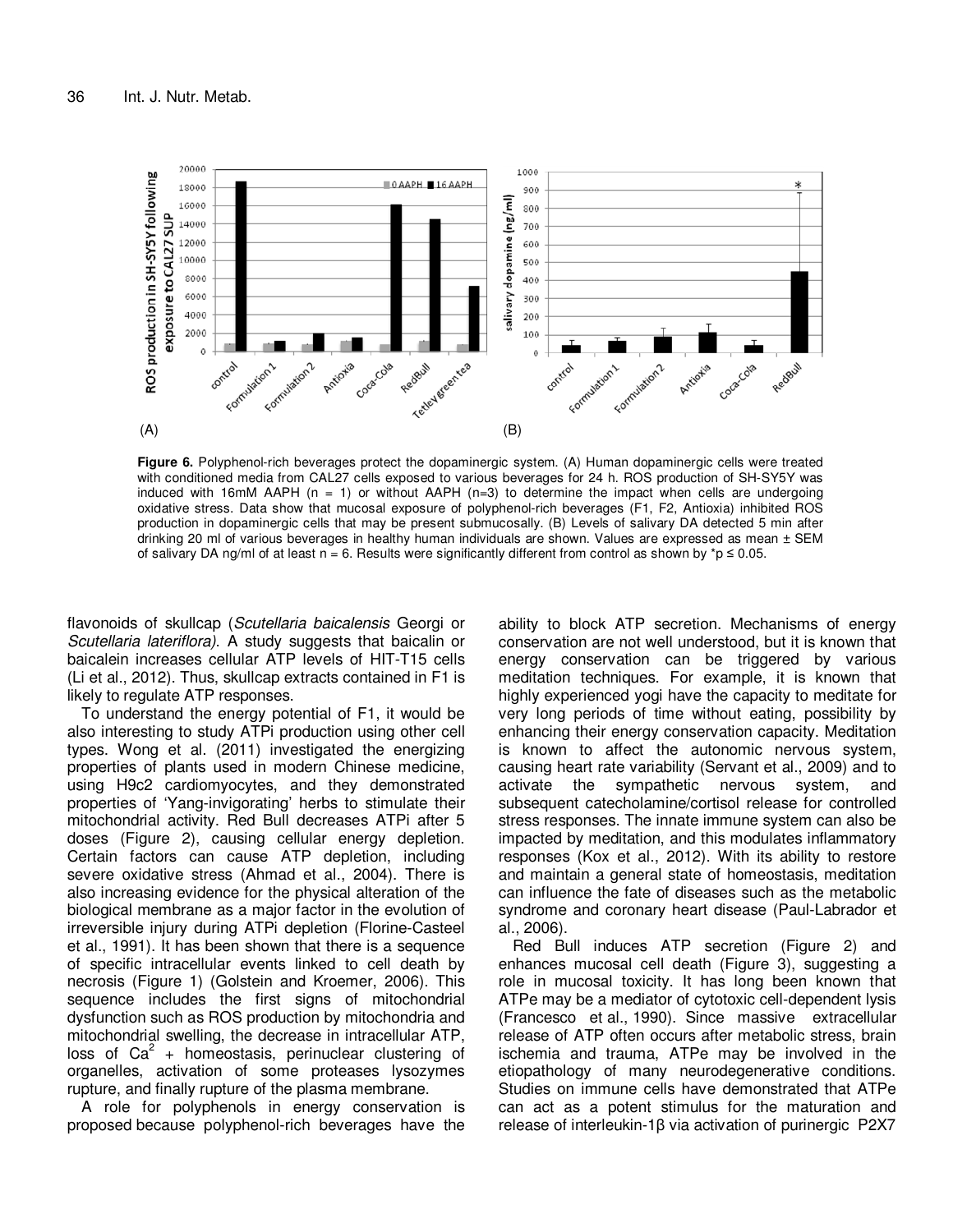receptors (Le Feuvre et al., 2002). ATPe is also known to be toxic to primary neuronal dissociated cells and organotypic neuronal cultures from cortex, striatum and cerebellum. Therefore, it is likely that excess amount of ATPe can be damaging to surrounding neuronal cells.

Protective effects of mitochondrial activity by polyphenol-rich beverages can be explained by their antioxidant properties or their capacity to boost ATP generation. First, mitochondria are the major sites of cellular ROS production and also targets of ROS. Mitochondrial DNA, proteins, and lipids in the inner membrane of mitochondria are thus vulnerable to oxidative damage by ROS. Maintaining a balance between ROS levels and antioxidant molecules concentrations prevent development of generalized mitochondrial dysfunction and poor energy metabolism (Halliwell, 1996). Antioxidants protect cell membrane integrity, contributing to the resistance against assaults by ROS or by autolytic enzymes during the process of irreversible cell injury (Wu et al., 1996). Interestingly, our laboratory has demonstrated that F1 and F2 have strong antioxidant proprieties by decreasing ROS concentration produced by CAL27 cells (unpublished observation). These antioxidant properties could be explained by the presence of polyphenols in Melilotus officinalis, which was shown to have the highest antioxidant activities when compared to other plant extracts (Picada Pereira et al., 2009). Further investigation is necessary to determinate the mechanisms underlying the link between this antioxidant capacity and the modulation of ATPi production.

Results show that the blueberry concentrate alone inhibits ATP secretion to the same extent as F1 (Figure 3A). The effect of blueberry extract on ATP secretion has been demonstrated in a neurodegenerative model induced by amyloid-β peptide where acute ATP leakage was prevented (Fuentealba et al., 2011). Blueberries (Vaccinium spp), blackberries (Rubus L. hybrids), and black currants (Ribes nigrum L.) are rich sources of dietary anthocyanins. High levels of anthocyanins in berries are thought to play an important role in human health and disease prevention due to their powerful antioxidant activity (Zafra-Stone et al., 2007).

Indeed, anthocyanins are increasingly studied for their physiological roles in protecting higher plants against destructive oxidative damage (Wang et al., 2009; Prior et al., 2003). The amounts and distribution of anthocyanins in berries differ, depending on their plant species, cultivation conditions, and producing districts.

Consequently, the antioxidant activity may be different among various berry extracts (Connor et al., 2002). For example, the degree of ripeness differently affects the concentrations and proportions of the various polyphenols: generally phenolic acid concentrations decrease during ripening, whereas anthocyanin concentrations

increase (D'Archivio et al., 2007). Moreover, several studies have shown that the content and antioxidant activities of total anthocyanins and total phenolics in various fruits are highly correlated (Moyer et al., 2002; Wang and Lin, 2000). However, studies using extracts from different fruits and vegetables have suggested that there may be synergic or additive biological effects due to unique combinations of anthocyanins and other phenolics (Bagchi et al., 2004). These differences can depend on the type of cultivar used, since many cultivars and native species of these berries exist, some with substantially higher antioxidant levels than others.

The neurotransmitter dopamine plays a major role in reward processing, regulating reinforcement and motivational behavior, in addition to other functions in motor, mood, stress and addictive behavior. We show that polyphenol-rich beverages, including F1 and F2, provided mucosal protection and subsequent neuroprotection by preventing dopaminergic cells from undergoing oxidative stress (Figure 6A). F1 and F2 are composed of skullcap, known to contain baicalein, which can protect PC12 cells of 6-hydroxydopamine (6-OHDA)-induced damage (Zhang et al., 2012). Thus, it is possible that baicalein plays a role in the neuroprotection of F1 and F2. In contrast to the neuroprotective effect of F1 and F2, Red Bull caused mucosal toxicity and did not protect dopaminergic cells from oxidative stress (Figure 6A). Neurotoxicity of SH-SY5Y by an impairment of mitochondrial ATP synthesis was previously shown using methadone (Perez-Alvarez et al., 2010), suggesting that Red Bull may act through the same pathway to cause neurotoxicity.

Interestingly, DA levels in human saliva were enhanced only after drinking a sip of Red Bull, but not after drinking polyphenol-rich beverages (Figure 6B), suggesting that Red Bull causes the activation of the dopaminergic system that plays a role in addiction. We conclude that polyphenol-rich beverages may protect the dopaminergic system, while Red Bull does not. Further studies in a larger group of individuals will be required to prove this point, and to better understand the impact of polyphenolrich beverages on the dopaminergic system.

## **Conclusion**

Mucosal ATP responses can be regulated through the intake of polyphenol-rich beverages to ensure a constant supply of energy. Taken together, results summarized in Table 2 shows that F1 is best, compared to other beverages tested, at promoting a sustainable and renewable generation of energy, and at providing mucosal protection and neuroprotection of dopaminergic cells. On the other hand, the well-known energy drink Red Bull did not promote a sustainable and renewable production of ATP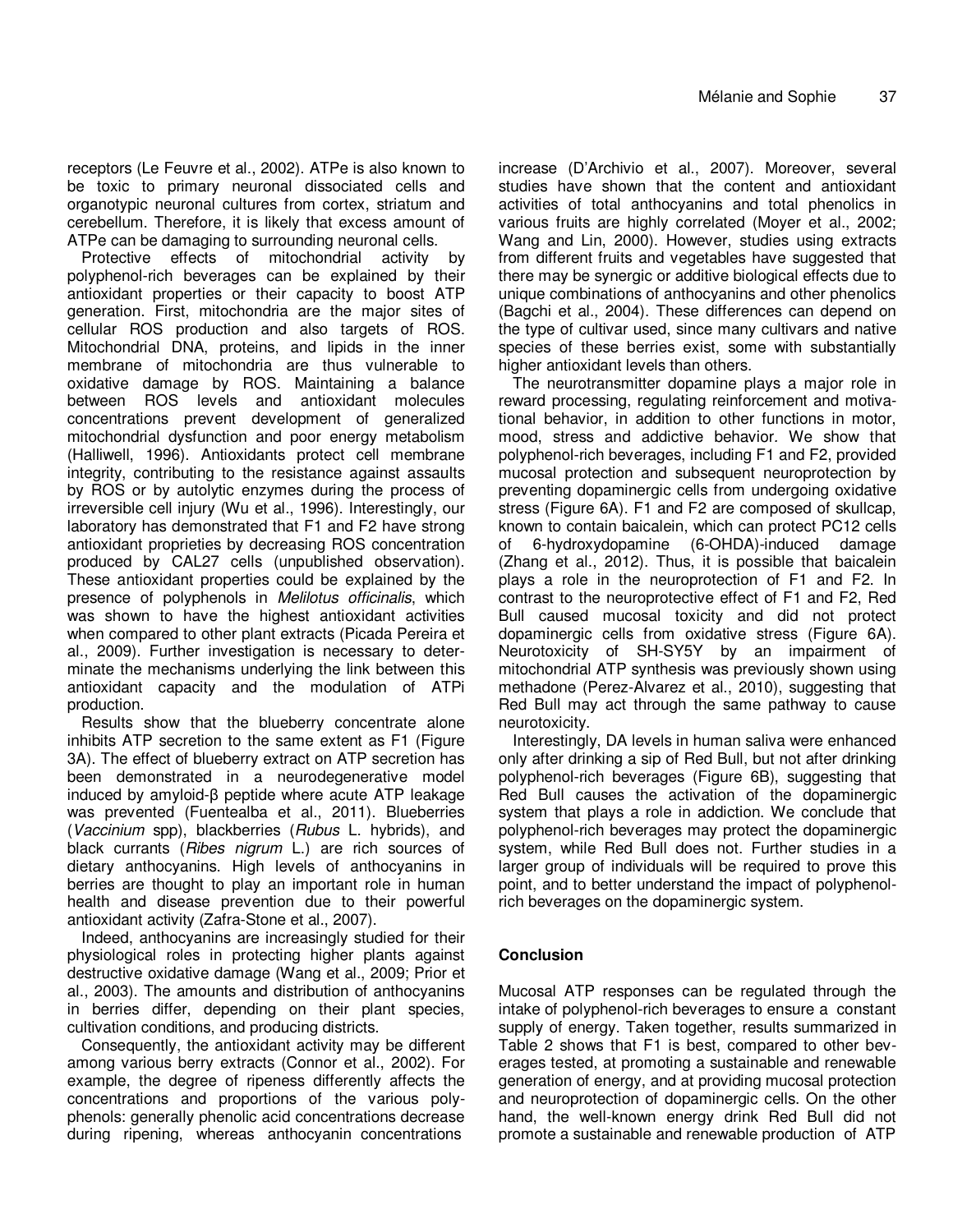**Table 2.** Summary of results.

| <b>Parameter</b>                                 |  | F <sub>2</sub> | Antioxia                 | Coca-Cola | <b>Red Bull</b> | Tetley green tea |
|--------------------------------------------------|--|----------------|--------------------------|-----------|-----------------|------------------|
| Polyphenol-rich                                  |  | $++$           | $^{+++}$                 |           |                 | $^{++}$          |
| Anthocyanin-rich                                 |  | $\pm$          | $++++$                   |           |                 |                  |
| Sustainable energy lift in healthy mucosal cells |  |                | $+++++$                  |           |                 | ۰                |
| Sustainable energy lift in damaged mucosal cells |  | $++$           | $^{+}$                   |           |                 | $^{++}$          |
| Renewable energy lift in healthy mucosal cells   |  | $++$           | $\overline{\phantom{a}}$ | $\ddot{}$ |                 | $^{++}$          |
| Energy conservation                              |  | $++$           | $+++++$                  | $^{++}$   |                 | $++$             |
| Mucosal protection                               |  | $++$           | $\overline{\phantom{a}}$ | $\ddot{}$ |                 | $^{++}$          |
| Neuroprotection of dopaminergic cells            |  | $+ + +$        | $^{+++}$                 |           |                 | $^{++}$          |
| Total score                                      |  | 14             | 19                       | 4         |                 | 12               |

and instead caused an energy crash. We propose that oral intake of polyphenol-rich beverages, especially F1, can act as energy drinks to promote energy homeostasis. Therefore, one should consider polyphenol-rich beverages as alternatives to commercial caffeine-rich energy drinks, such as Red Bull, with toxic effects.

## **ACKNOWLEDGEMENTS**

The authors wish to thank Jacques-André St-Pierre (Ph.D.) for his contribution in setting up biological assays, and Liva Checkmahomed (B.Sc) for her technical assistance.

**Abbreviations: ATPe,** Extracellular ATP; **ATPi,** intracellular ATP; **DA,** dopamine; **F1,** formulation 1; **F2,** formulation 2; **MLDS,** mesolimbic dopaminergic system; **ROS,** reactive oxygen species; **SEM,** standard error of the mean, **ATP,** adenosine triphosphate.

#### **REFERENCES**

- Acquaviva R, Russo A, Galvano F (2003). Cyanidin and cyanidin 3-Obeta-D-glucoside as DNA cleavage protectors and antioxidants. Cell Biol. Toxicol. 19:243-252.
- Ahmad S, Ahmad A, Ghosh M, Leslie CC, White CW (2004). Extracellular ATP-mediated signaling for survival in hyperoxiainduced oxidative stress. J. Biol. Chem. 279:16317-16325.
- Bagchi D, Sen CK, Bagchi M, Atalay M (2004). Anti-angiogenic, Antioxidant, and Anti-carcinogenic Properties of a Novel Anthocyanin-Rich Berry Extract Formula. Biochemistry 69:75-80.
- Boyer PD (1998). Energy, Life, and ATP. Biosci. Rep. 18:97-117.
- Burnstock G (2006). Historical review: ATP as a neurotransmitter. Trends Pharmacol. Sci. 27:66-176.
- Connor AM, Luby JJ, Hancock JF, Berkheimer S, Hanson EJ (2002). Changes in fruit antioxidant activity among blueberry cultivars during cold-temperature storage. J. Agric. Food Chem. 50:893-898.
- D'Archivio M, Filesi C, Di Benedetto R, Gargiulo R, Giovannini C, Masella R (2007). Polyphenols, dietary sources and bioavailability. Ann. Ist Super Sanità. 43:348-361.
- Fitz JG (2007). Regulation of cellular ATP release. Trans. Am. Clin.

Climatol. Assoc. 118:199-208.

- Florine-Casteel K, Lemasters JJ, Herman B (1991). Lipid order in hepatocyte plasma membrane blebs during ATP depletion measured by digitized video fluorescence polarization microscopy. J. FASEB 5:2078-2084.
- Francesco DV, Pizzo P, Zanovello P, Bronte V, Collavo D (1990). Extracellular ATP as a possible mediator of cell-mediated cytotoxicity. Immunol. Today 11:274-277.
- Fuentealba J, Dibarrart AJ, Fuentes-Fuentes MC, Saez-Orellana F, Quiñones K, Guzmán L, Perez C, Becerra J, Aguayo LG (2011). Synaptic failure and adenosine triphosphate imbalance induced by amyloid-beta aggregates are prevented by blueberry-enriched polyphenols extracts. J. Neurosci. Res. 89:1499-1508.
- Golstein P, Kroemer G (2006). Cell death by necrosis: towards a molecular definition. Trends Biochem. Sci. 32:37-43.
- Gordon JL (1986). Extracellular ATP: effects, sources and fate. Review article. J. Biochem. 233:309-319.
- Grubešić JR, Vuković J, Kremer D, Vladimir-Knežević S (2005). Spectrophotometric method for polyphenols analysis: Prevalidation and application on Plantago L. species. J. Pharm. Biomed. Anal. 39:837-842.
- Halliwell B (1996). Commentary Oxidative Stress, Nutrition and Health. Experimental Strategies for Optimization of Nutritional Antioxidant Intake in Humans. Free Radic. Res. 25:57-74.
- Heim KE, Tagliaferro AR, Bobilya DJ (2002). Flavonoid antioxidants: chemistry, metabolism and structure-activity relationships. J. Nutr. Biochem. 13:572-584.
- Huang YA, Dando R, Roper SD (2009). Autocrine and paracrine roles for ATP and serotonin in mouse taste buds. J. Neurosci. 29:13909- 13918.
- Korkina LG, Pastore S, Dellambra E, De Luca C (2012). New Molecular and Cellular Targets for Chemoprevention and Treatment of Skin Tumours by Plant Polyphenols : A Critical Review. Curr. Med. Chem. 20(7):852-68.
- Kox M, Stoffels M, Smeekens SP, van Alfen N, Gomes M, Eijsvogels TM, Hopman MT, van der Hoeven JG, Netea MG, Pickkers P (2012). The influence of concentration/ meditation on autonomic nervous system activity and the innate immune response: a case study. Psychosom. Med. 74:489-94.
- Le Feuvre S, Brough D, Rothwell N (2002). Extracellular ATP and P2X7 receptors in neurodegeneration. Eur. J. Pharmacol. 447:261–269.
- Lefevre M, Howard L, Most M, Ju Z, Delany J (2008). Gene expression microarray analysis of the effects of grape anthocyanins in mice: a test of a hypothesis-generating paradigm. Metabolism 57:S52-7.
- Li YP, Su H, Pi XF, Gong YC, Xiong XY, Wu GJ, Li ZL (2012). The Stimulatory Activities of Baicalein and Baicalin Compounds Derived from Scutellaria baicalensis on insulin secretion in vitro. Adv. Mater. Res. 554-556: 1673-1676.